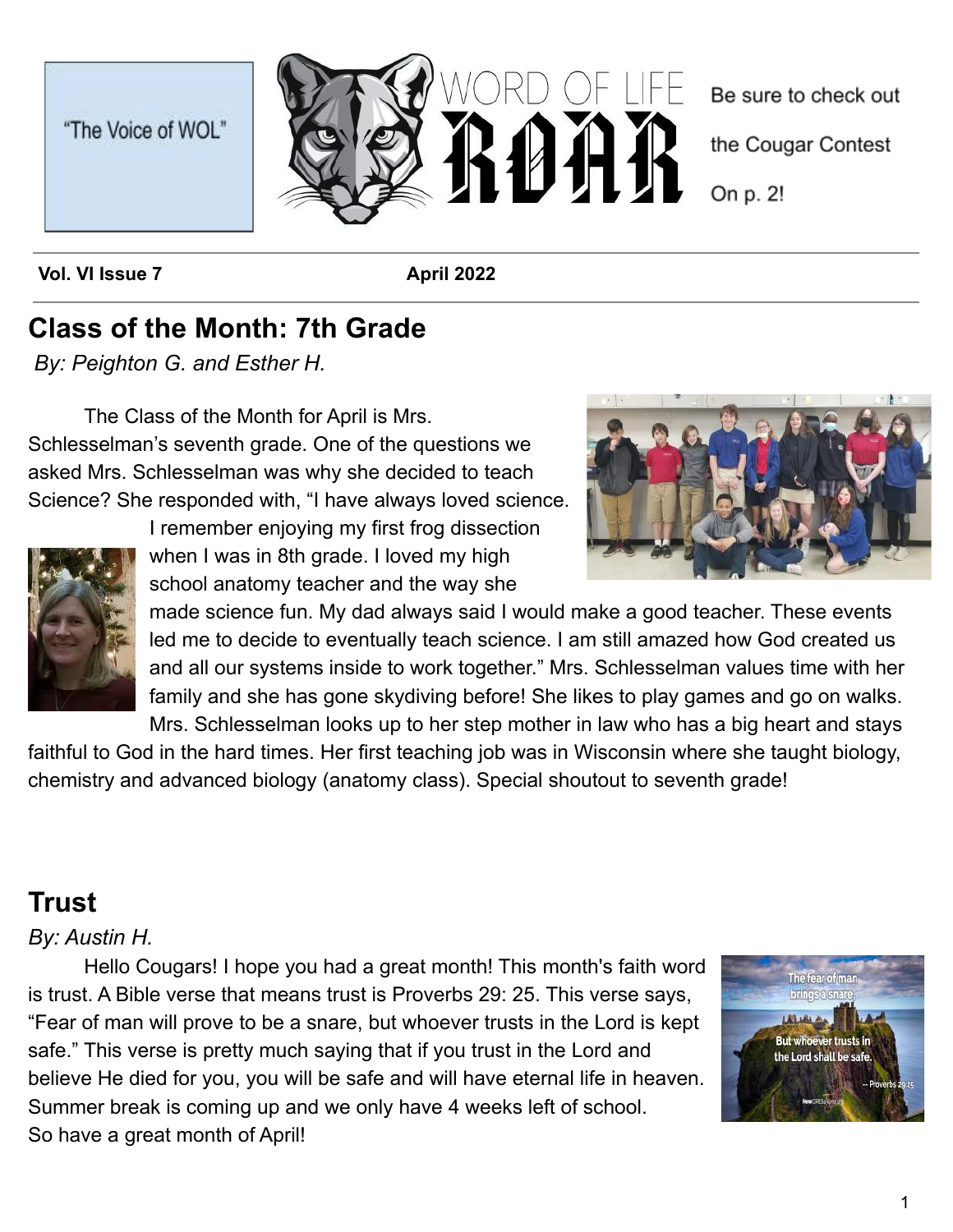## **SPORTS**

#### **Boys' Volleyball**

*By: Jonny T.*

After a strong season with a winning record, the boys volleyball season has sadly come to a close. They made it into the gold bracket of the city tournament, which is awesome. Our 8th graders Kidus C., Austin H., Zach S., and Jonny T. had a great season in their final year at WOL. Thanks to everybody for supporting them through this season.

#### **Middle school track** *By: Vivian K. and Lilly W.*

This track season we are combined with Salem Affton. We have had one meet so far at Lutheran South. Everyone did awesome. Some athletes qualified for state. We have another meet coming up on April 30 at Lutheran North. We have Gavin H. in 5th. In 6th grade, we have Jonny B., Noah M., and Henry H. In 7th and 8th grade, we have Jonathon T., Vivian K., Lilly W., Jeanine D., and Grant M. Stay tuned next month for the rest of the track season.

### **Sports Pep rally**

*By: Lilly W.*

On April 22nd, we had a volleyball pep rally. The Boys' A team played against the Girls' A team. This game was very intense, but the boys ended up winning all 3 games. Both sides played amazing. This was a great way to end the volleyball season. I would like to recognize the 8th graders that played volleyball: Jeanine D., Vivian K., Tina N., Anna C., and Nabi F. from the girls' volleyball team. From the boys' team, we have: Jonathan T., Zach S., Austin H., and Kidus C. You all are amazing volleyball players.

#### **Cougar Contest**

*By: Esther H. and Lilly W.*

Great job on the Easter Egg Hunt, Cougars! There is still one egg remaining for the 3rd, 4th, and 7th grade hallway. Only students in these grades' may find the egg and claim it! The Cougar Contest for this month will be the last Contest of the school year. We will be creating a mural with contributions from each class. It will all fit together to make a collage/mural. Your class will use a sheet of copy paper to draw, color, and create a piece of art based on what your class is in charge of. Have fun and please turn your work in to Mrs. Schlesselman, seventh grade homeroom and science teacher!

> Pre K= clouds Kindergarten= make butterflies 1st grade= animals 2nd grade=bees 3rd grade=houses 4th grade =ladybugs 5th grade=trees 6th grade= people 7th grade= flowers 8th grade=rainbow

#### **Spring Poem**

This month we have a special poem entry from our very own 8th grade poet and writer, Jeanine D.

> Springtime *As I stand outside In the evening breeze I soak in the season we're in I glance at the flowers waiting to grow And think of how us humans Are changing and blooming I see the sun setting, drifting west And it reminds me how we all eventually have to rest So Cougars, please Take a look around yourself Take a look at the blooming flowers Take a look at the setting sun And see What it really means To be free.*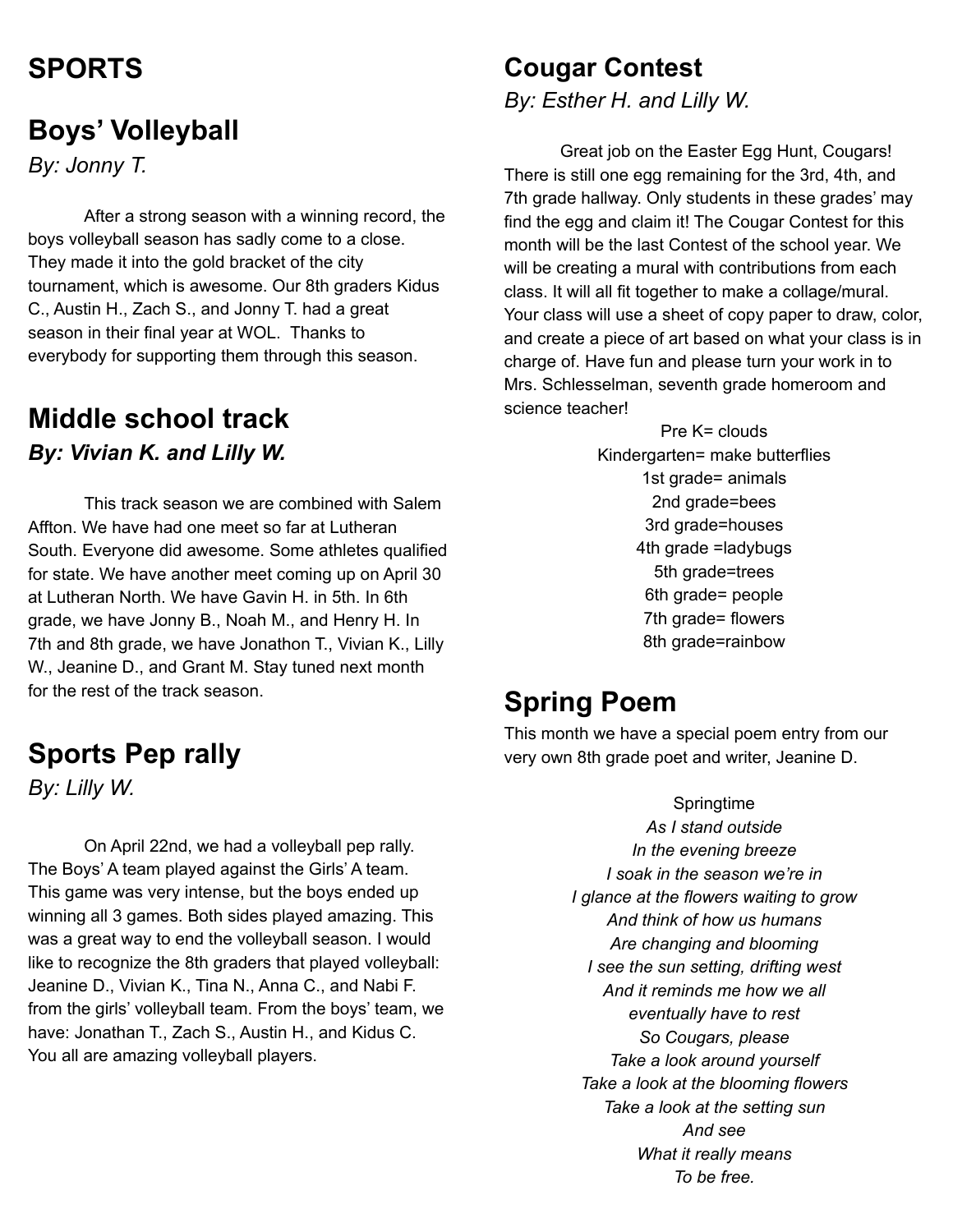## **Elementary Book Review**

*By: Tina N.*

| $\rm The$         |  |
|-------------------|--|
| Book              |  |
| With              |  |
| No                |  |
| $\rm Pictures$    |  |
| <b>B.J. Noval</b> |  |

Happy April, Cougars! This month's book is *The Book With No Pictures* by B.J. Novak. You might be thinking that a book with no pictures will be the most boring book to ever exist. Maybe… but this book will prove you wrong! This book is the perfect book to read aloud with your class! This

humorous book will leave you and whoever is reading it with you rolling on the ceiling. Heeheehawhaw. What a knee slapper. \*slaps knee\* Have fun reading friends!

# **Middle School Book Review**

*By: Grant M.*



Hello, Cougars! This month's book is *Not so Nice Bible Stories: Gory Deaths* by Jonathan Schkade. This book talks about many true gruesome deaths in the bible other than Jesus'. It ranges from not too complicated ones such as how Judas hung himself to how Jezebel was thrown out of a window and trampled by dogs.

Read this book to learn new things about the bible and find it in Mrs. Maxfield's library. See you next month, Cougars!

#### **Movie Review**

*By: Zach S.*



*Rescued by Ruby* is a story about Daniel O'Neal, a Rhode Island police officer, who wants to be a K-9 police officer. It's his last year to

try for the position. He goes to an animal shelter to get a dog to train and there are no German shepherds. However, Daniel picks Ruby, a border collie, with a bad reputation. When Daniel takes her in, he has to work through the pain and sleepless nights to get acquainted with Ruby. Will Ruby and Daniel become part of the K-9 police or will Daniel lose his last chance? Find out in *Rescued by Ruby* only on Netflix.

## **TV Show Review**

*By: Anna C. and Tina N.*



Greetings, Cougars. This month's TV show review is *Dragons: Riders of Berk*. If you liked the *How To Train Your Dragon* movies then this show is for you! The main characters include Hiccup, Astrid, Fishlegs, Snotlout, Ruffnut, and Tuffnut. These six friends have various adventures

together with their dragons. They are trying to stop people from hunting dragons. This noble cause is filled with fun adventures and zany antics. You can watch this show on Peacock and Prime Video. This show is awesome and we think you will enjoy it. Happy watching! \*Dragon noises\*

## **Restaurant Review**

*By: John H. and Zach S.*

Olive Garden is a very good and classy restaurant. It is very popular in St. Louis, so I guess a lot of you have been there. For those who haven't, this is a restaurant you go to mostly for celebrations. However, you can go there for any occasion. They serve Italian food, and they have Coke products. (John) My favorite thing to get is the spaghetti and meatballs with a Coke and a whole lot of bread sticks. (Zach) I agree with John, the breadsticks are amazing, the chicken alfredo is also really good.

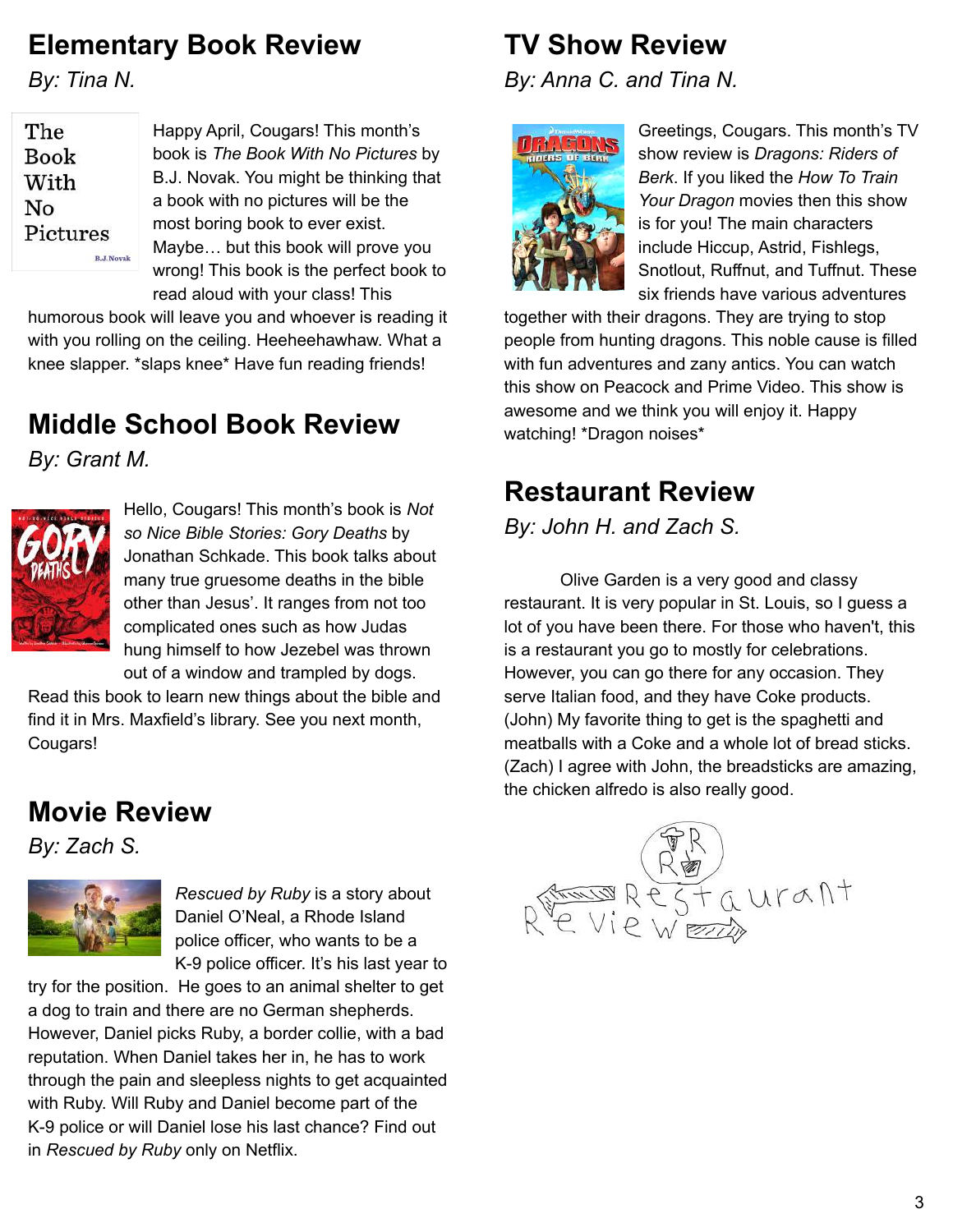### **Preschool News**

*By: Grant M.*

Hello Cougars! This month, we will mainly be featuring Mrs. Bolling's class. Mrs. Bolling's class started out the month by learning about the signs of spring, including weather changes, baby animals, and more! They then celebrated Easter. They studied the story of Holy Week and the events throughout the week. They used jelly beans to practice measuring, counting, and sorting. After Easter break, they learned about animals and watched live feeds of the San Diego Zoo.



Myles painting a bunny different colors.

In Mrs. Pierce's class, they also learned about the Easter story along with learning about plants. They planted their own marigolds.



Will preparing to plant his marigold.

In Mrs. Maxfield's class, they learned about different planets, the Easter Story and Easter traditions.



Mrs. Maxfield's class posing with bunny ears.

## **Game of the Month**

*By: Lilly W.*



*Cards Against Humanity Family Edition* is a SUPER fun game for your family. In this game, one person draws a black card with a statement on it. The rest of the people take one of their white cards that best describes the black card. This game is so much fun and is sure to make you laugh.

## **Video Game Review**

*By: Zach S.*



*Lego Star Wars* is a game of fun and fantasy. You can take on villains and fight droids. You can play as the resistance or the dark side, the Sith. Either side

has its advantages and disadvantages, so it's pretty fair. Will you join the rebels to fight the dark side taking over or will you be on the dark side to take full control of the Galactic Republic? You can play this game on Nintendo switch or the Nintendo Wii.

## **Guess the Celebrity**

*By: Peighton G. and Vivian K.*

Last month's celebrity was the Genie from *Aladdin*!



Hints:

- He plays in the new movie Adam Project.
- He is 45 years old.
- He has 3 daughters.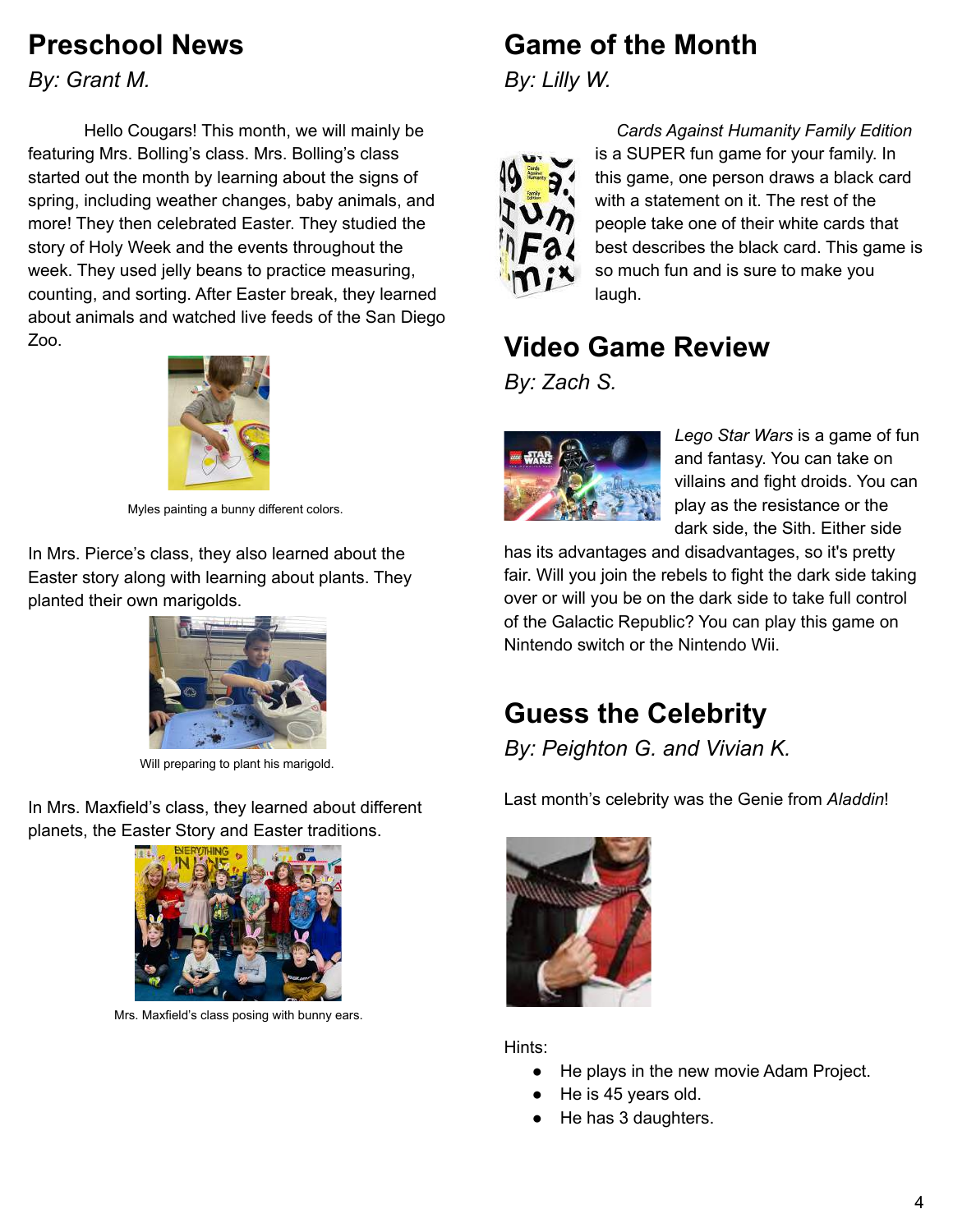#### **Animal of the Month**

*By: Anna C. and Lily F.*



Hey, Cougars! This month we will be focusing on raccoons AKA *Procyon Iotors* AKA trash pandas. These bandit-faced beasts are omnivores. According to LiveScience.com, they eat "cherries, apples, acorns, persimmons, berries, peaches, citrus fruits, plums, wild grapes, figs, watermelons, beech nuts, corn and walnuts." They also eat roadkill. It's hard to find something a raccoon *won't* eat. Raccoons lose 50% of their weight in the Winter. Though they are super cute, they are also super dangerous. They also carry diseases like; rabies, roundworms, and leptospirosis. So if you see a raccoon, please don't approach it. Instead, admire it from a distance. These cool creatures are mammals like humans, dogs, and whales. They are nocturnal, which means they sleep during the day and are awake at night. These little guys are found in North America, Central America, Europe, and Japan. Raccoons live in forests, marshes, prairies, and cities. They make their dens, or homes, in caves, trees, barns, abandoned cars, and other man made structures. They live 2-3 years in the wild and can weigh 4-23 pounds. They can grow to 23.7-37.5 inches. Raccoons aren't endangered, which is very cool beans. Thanks for reading about and admiring another of God's amazing creations.

### **St. Louis Attractions**

*By: Lilly W.*

Do you like soccer? Well, St. Louis has an indoor minor league soccer team! They are called the St.



Louis Ambush. They have their own arena in the downtown area. The general admission tickets are \$20. They are not professionals, but are still very fun to watch. The arena is not only used for the Ambush team. Practices and other soccer games take place there also. Until next time Cougars!

# **Endangered Animal of the Month**

*By: Lily F.*



The snow leopards, or *Panthera uncia*, current population status is vulnerable. This carnivorous animal has many threats including: "hunting, habitat loss, declines in natural prey species, and retaliatory killings" (WWF). However, it doesn't actually have any natural predators other than humans, but humans don't eat the leopards. The 4,080-6,590 (approximate estimate) snow leopards left in the wild are currently facing a climate crisis due to global warming. Their snowy habitat in the mountains of China, Northern and Central Asia, and the Himalayas, is melting and turning into a warmer climate than they are used to. Currently, biologists worldwide are convincing governments to establish National Snow Leopard Action Plans to protect the snow leopard population and take them off the vulnerable species list.

# **Celebrity Look Alike**

*By: Vivian K. and Tina N.*





Austin Butler Louie W.

Hey Cougars! Welcome to the return of the Roar's Celebrity Look Alike! This month's Celebrity Look Alike is actor Austin Butler and third grader Louie W. Some similarities that they both have is blond hair, a similar nose, blue eyes, and similar lips.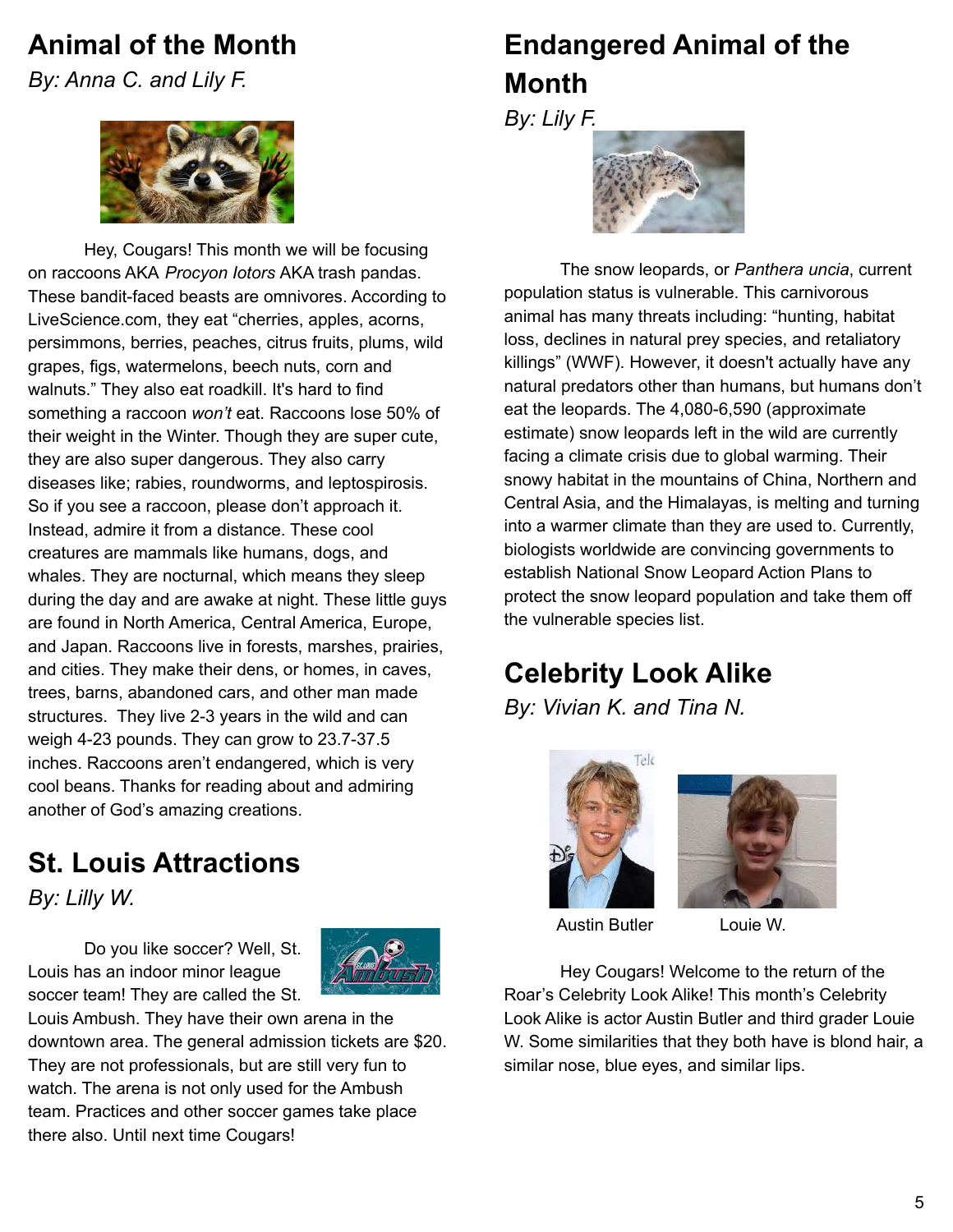## **Cougar Survey**

*By: Grant M. and Jonny T.*

Hello Cougars! This month we asked you the question, "What is your favorite thing to do on Easter?" You guys voted for Easter Egg Hunts the most, with it having 66 votes. That is exactly half of the total votes. Family and Friends came in a not-so-close second with 27 votes. Going to Church came in third with 19 votes, beating eating food by just one point. And finally, Watching Sports came in last with a measly two points. Stay tuned and see you next month!



## **Fun Facts**

*By: John H. and Jonny T.*

The largest convenience store in the world is a Buc-ees in Texas.



Out of the 6000 worldwide languages, 600 are spoken in Papua New Guinea.



In a process known as "cold welding", metals in space bond. They do this as soon as they touch.



# *World Culture Day*

*By Tina N.*



A gentleman playing Seek Ye First for us.



Some of the 8th graders who participated

Xin chào, Cougars! This month we're celebrating World Culture day! A few weeks ago, Mrs. Woods came in and taught us about Yeh-Hsien, or the Chinese Cinderella. She made boba tea for all of us and taught us about its origin. On Friday, April 22, we had an assembly for World Culture day. Some students dressed up in their cultural clothing. Some parents came in to sing songs and read their favorite Bible verses in their home language. The 8th graders helped out during the assembly by holding flags, speaking in their home languages, and dressing up in their cultural clothes. Thank you to Mrs. Woods for organizing World Culture day and thank you to Mrs. Menner for helping out!